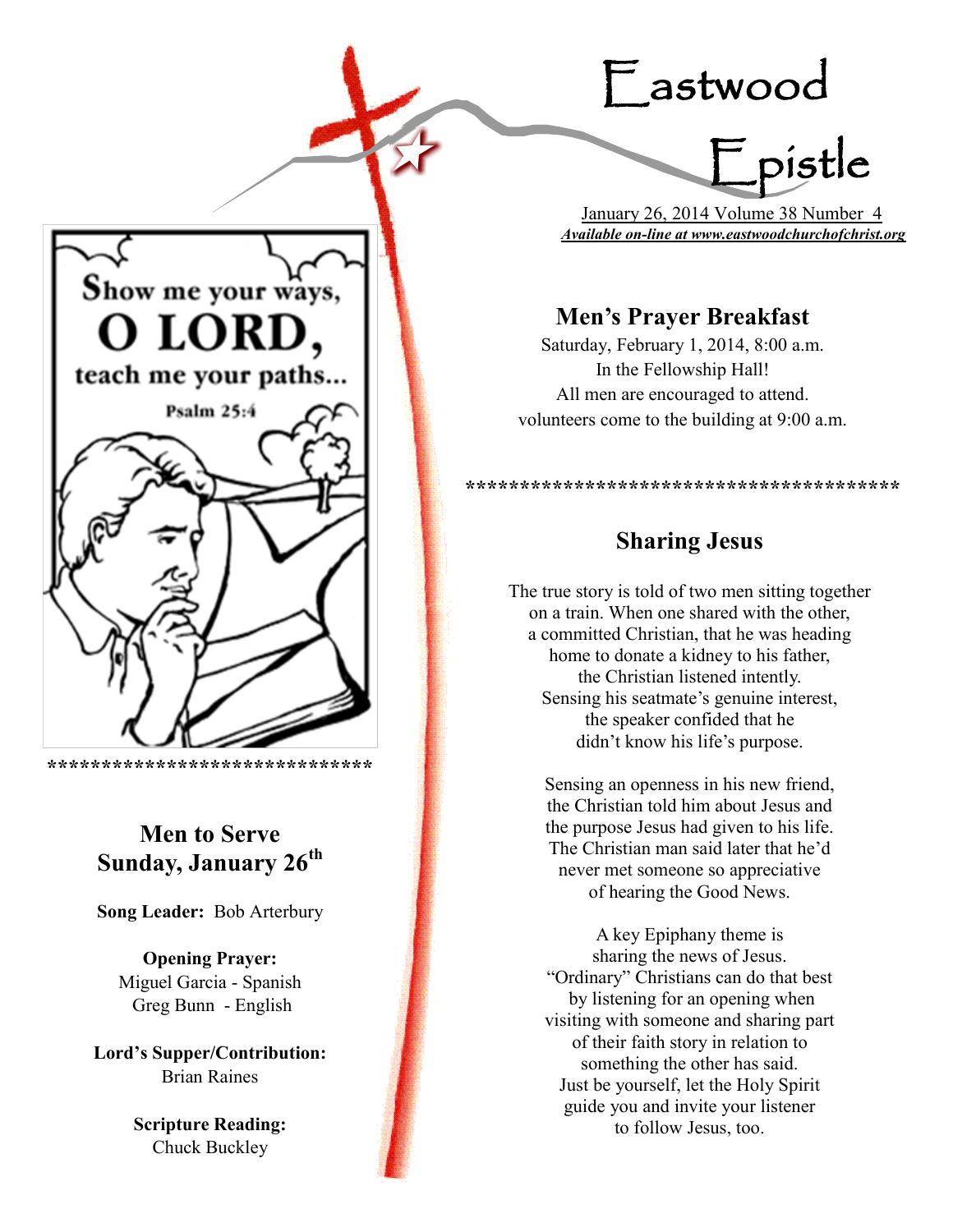# *Together*

**Self-discipline** is the key to personal greatness. It is the magic quality that opens doors and makes everything else possible. The selfdisciplined average person can rise as far and as fast as his talents and intelligence can take him. But without self-discipline, a person with every blessing of background, education and opportunity will seldom rise above mediocrity.

Areas in life where the practice of self-discipline will be key to success, include: spiritually, goals, character, time management, personal health, money, courage and responsibility. They are often intertwined. This note will specifically look to the spiritual.

Each disciple must practice selfdiscipline in their spiritual life. If we do not, then we quickly revert to our old life. Notice the multiple times the NT urges us to be faithful. This is because it requires self-discipline to stay the course of righteous living.

When Jesus says in Lk 13:24, "make every effort," it is a cue to exercise our self-discipline. First, we live righteously, second, we draw others to Jesus. These two are also intertwined. People are drawn by our lifestyle, but they also need to know they will be welcomed to join us.

It takes discipline to reach out to others. We grow weary and let down when friends say no. Just like Samuel the prophet, we feel personally rejected. 1 Sam 8:7. Don't be, keep doing what is right.

"Evangelism" has become a scary idea to some. Don't let it be, keep on inviting others. *Do what you should do, when you should do it, whether you feel like it or not*.

*Charles M Clodfelter*

*Sunday Guests who registered - 7 Did you speak with them?*

**www.eastwoodchurchofchrist.org**

|                         | <b>Schedule of Services</b>                        |             |
|-------------------------|----------------------------------------------------|-------------|
| Sunday                  | Tuesdav                                            | Wednesday   |
| Bible Class - 9:00 A.M. | Ladies Bible Class                                 | Bible Study |
| Worship - 10:00 A.M.    | $10:00$ A.M.                                       | 7:00 P. M.  |
|                         | <b>Area TV Programs</b>                            |             |
|                         | Fridays: 7:00 P.M. Channel #38 (Cable Channel #16) |             |

Sundays: 5:00 A.M. Inspiration Channel (Channel #364 Direct TV)

## **Thank You**

Thank you God, and thank you my sisters, for the response to the first day of the Hispanic Woman's Ministry Bible Class.

On the first day, Monday morning, 5 ladies were present, on Wednesday night class, 16 ladies were present, overall, 11 ladies were guests and 8 ladies were Eastwood members.

Our Ministry's priority is to be able to have knowledge in God's doctrine, to instill faith in our children and to share the Good News with others. This a great opportunity to glorify God while serving others. We have visitors who are in need of our care and attention. I invite you to come to class and help share Christ through example.

Please keep this ministry in your prayers so that we are able to reach and build up others in Christ. In Him, Yolanda Garcia

## **Care Groups**

Sunday, January  $26<sup>th</sup>$  - Junie & Susie Chavez Sunday, February  $2^{nd}$  - Bobby & C. C. Avery

## **Youth, Parent, and Youth Volunteer Meeting**

There will be a Youth planning meeting Sunday, February 9th, immediately following worship service. This meeting is for all the youth, their parents, and anyone wishing to help with the youth group.

## **Youth Group Fundraiser**

Eastwood Youth Group is selling discount cards. The cards cost \$15.00 and have great discounts to 18 different businesses in the area. The cards are good until December 2014, and the discounts can be used once per day. If you are interested in purchasing a card, please speak with Andrew or one of the youth kids. Money earned from this fundraiser will go toward youth retreats, youth rallies, scholarships for teens who need help going on youth trips, and many other youth events.

> **Sunday, January 26, 2014 Speaker** - Darrell Clark **Sermon Topic** - *Seeking the Lost, Announcing the Kingdom* **Scripture** - Luke 10: 1-12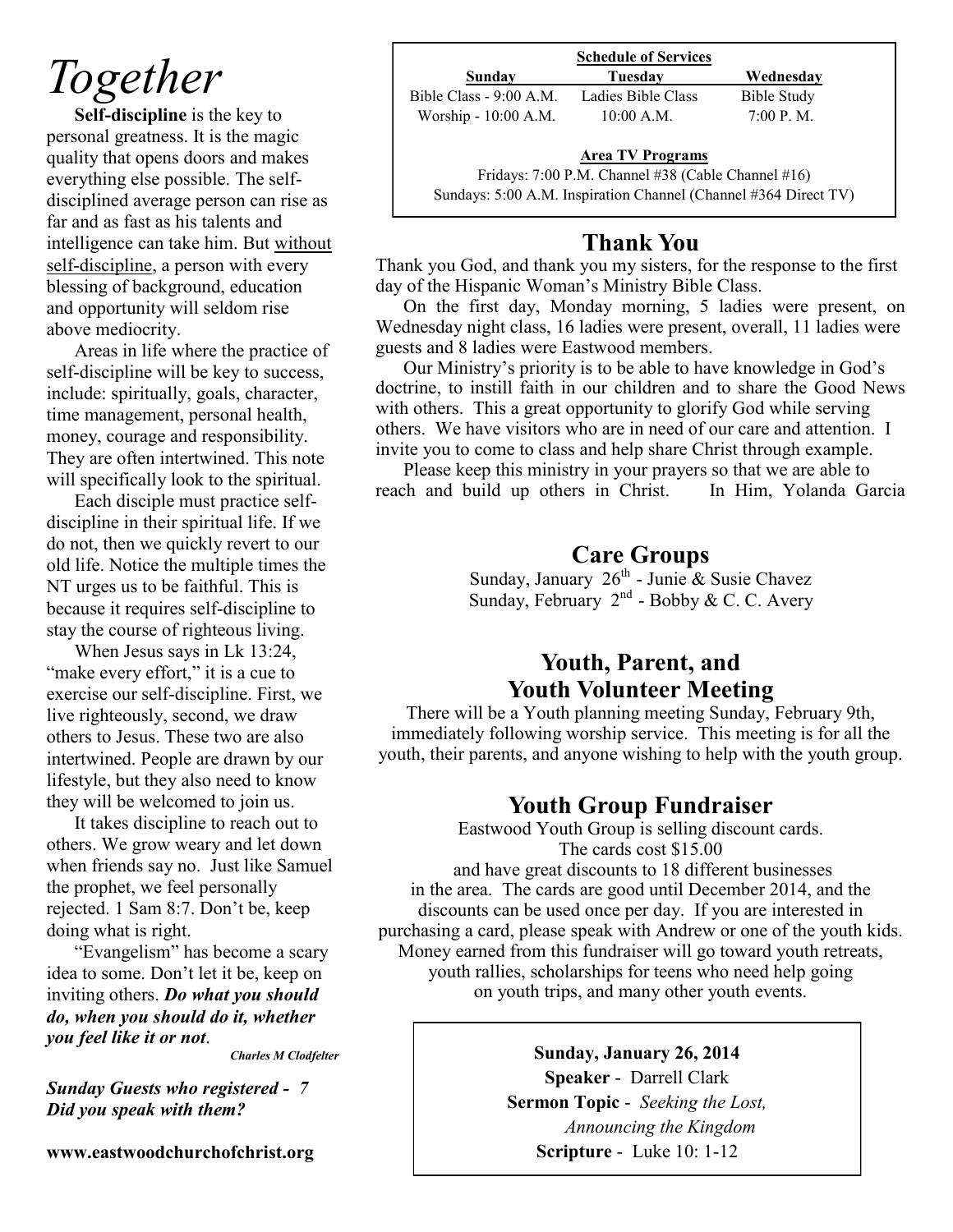

S eems like we are having a great start to a new year! Our English/Bible classes are going on really well. We have six volunteers from the community that are really enjoying their classes and doing an awesome job.

Yolanda Garcia's classes are also growing. Yolanda's class will be splitting, and will be offering two classes instead of one. We are really proud

of Yolanda in all that she has been doing and the direction she is taking, especially in her desire to reach out to the lost.

Talking about a great year, this Sunday, January  $26<sup>th</sup>$ , we will be celebrating one year of reaching out to the North side of El Paso. Our brother, Lonnie Tapscott, will be our invited guest-speaker. Come, check out what the Lord is doing! Eastwood, we have eleven more months of 2014. Lets make it the year to remember. Start by making a list of friends for our upcoming Friends Day. Now let's do it! Paul

 $\_$  , and the contribution of the contribution of the contribution of the contribution of the contribution of  $\mathcal{L}_\text{max}$ 





January 27 - Lola McDonald January 28 - Fred Lambert February 2 - Javier Hernandez



# **Fundraiser**

Autumn Russell and her family are selling Lunch Box Restaurant enchilada plate tickets. This fundraiser will help Autumn pay for her trip to Europe with People to People Ambassadors. The tickets are \$7.00, and can be redeemed Monday, February  $17<sup>th</sup>$  through Thursday, February  $20<sup>th</sup>$ , at the Montana Avenue and Bucker Street Lunch Box Restaurant locations. You can dine in or take out. Please see Keith Russell, Ida Russell, Autumn Russell, Isa Torres, Irene Grunden or Diana Williams for tickets, Thank you for all your support! We love you! Ida Russell, phone # 253-3230.

# **Christian Schools of El Paso Fundraiser**

CSEP will be having a Spaghetti Dinner Friday, March 7, 2014. Cost per ticket: \$5.00 Tickets for this event will go on sale Monday February 17, 2014. Tickets can be purchased from any CSEP staff member. For more details, please call CSEP at 593-5011.